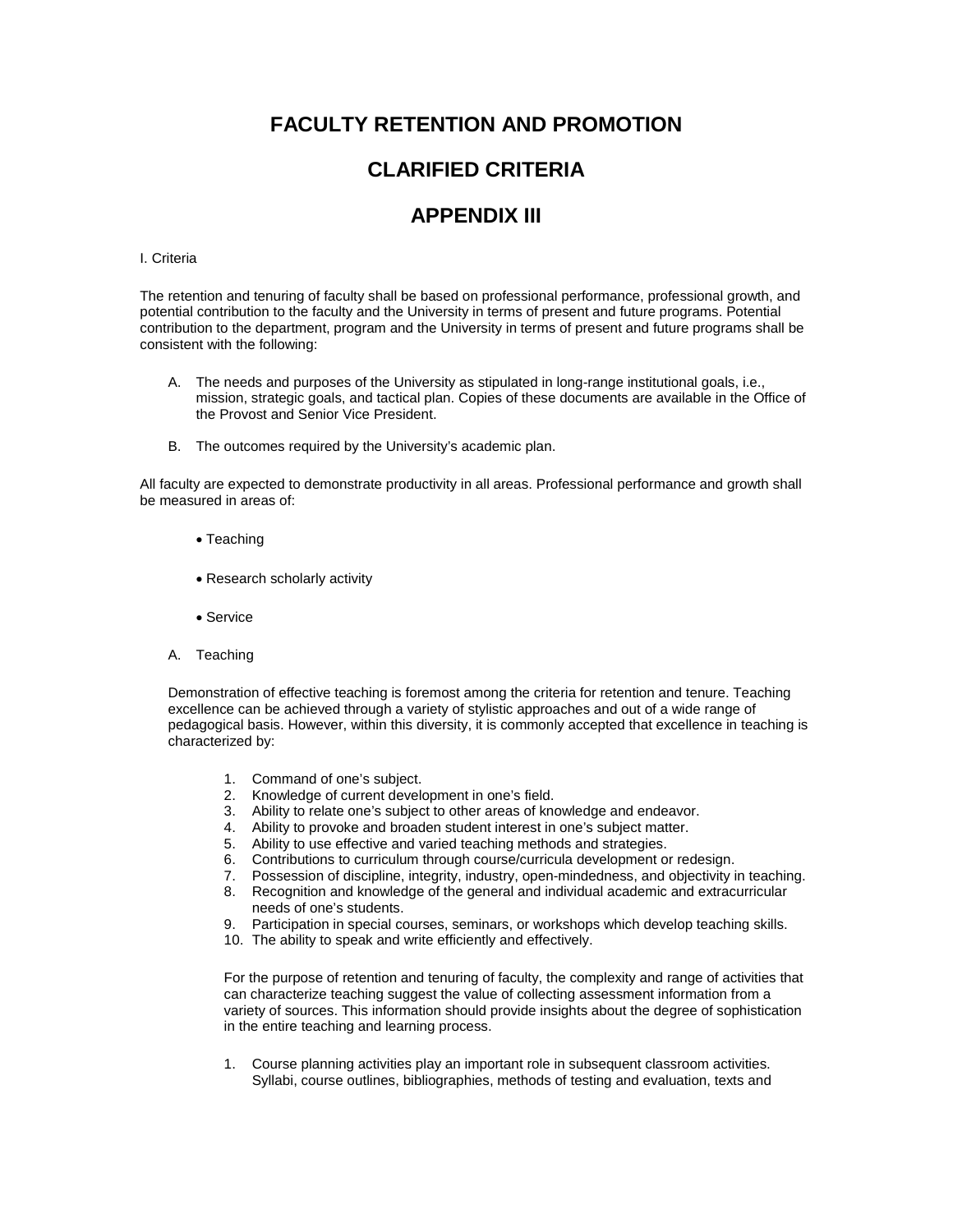student assignments may be used to demonstrate the quality of the planning process as it relates to teaching.

- 2. Performance in classroom, laboratory and studio activities provides another source of information about teaching effectiveness. Peer reviews can serve as one means of assessing actual performance, educational strategies, and faculty-student interaction. Other assessments can be provided by students, department chairs and College Deans. Additional sources may include analysis of team-teaching situations, videotaped presentations or group interactions.
- 3. Academic performance of students is another factor which may be considered in making judgments concerning teaching effectiveness. This might include such factors as appraisal of student developments, demonstrated competencies or student outcomes, evidence of student's ability to perform in subsequent sequence courses, honors and awards received by students, written and oral presentations, creative exhibits, and recitals developed by students.
- 4. Ability to be self-critical/self-reflective, to benefit from the assessment of others, and effect change in one's teaching based on assessments also play a significant role in achieving teaching effectiveness. In demonstration of such ability, a faculty member may call attention to course revisions, improvement in teaching strategies, and enhancement of teacher-student interaction.

#### B. Research/Scholarly Activity

The distinguished feature of a College or University is that each member of its faculty is a scholar.

To be a scholar is to possess the knowledge, skills, talents, and wisdom appropriate to a given field of inquiry. To be an active scholar is to put these capabilities into practice. All Universities, including ones dedicated primarily to the education of students, need active scholars. They contribute to the overall intellectual and artistic climate of the institution; they serve as exemplars to students and they contribute to the solution of theoretical and practical problems. Thus it is essential that faculty members who are considered for reappointment be evaluated in light of their potential and actual contributions as active scholars and that faculty members, considered for tenure and/or promotion, be evaluated in light of their actual contributions as active scholars.

To be considered scholarly for these purposes, an activity must be judged against two criteria:

- 1. Is it practiced by an individual who has expertise in the field in question? (A talk by a faculty member on the current middle East situation may or may not be a scholarly activity, depending upon the knowledge and background of the speaker, the audience's expectations, etc.).
- 2. Does it meet the normal standards of professional accomplishment in the field?

As traditional fields of inquiry have expanded and as new disciplines and programs have entered the curricula of higher education, the scope of the term "scholarly activity" has also broadened. Although one traditional view of scholarship is discipline research which results in the discovery and dissemination of new knowledge, other accepted forms of scholarly activity include applied research, or applying theory and knowledge to the human agenda. It can include writing, speaking, inventing, creating, performing, working on social and community problems, devising new procedures and techniques and a host of other activities.

For purposes of the retention, tenuring and promotion of faculty, scholarly activity refers to documented achievement in the following areas:

1. **Scholarly writing**. This typically takes the form of publications based on peer review or other scholarly critical evaluation, although some more popular publications can fulfill this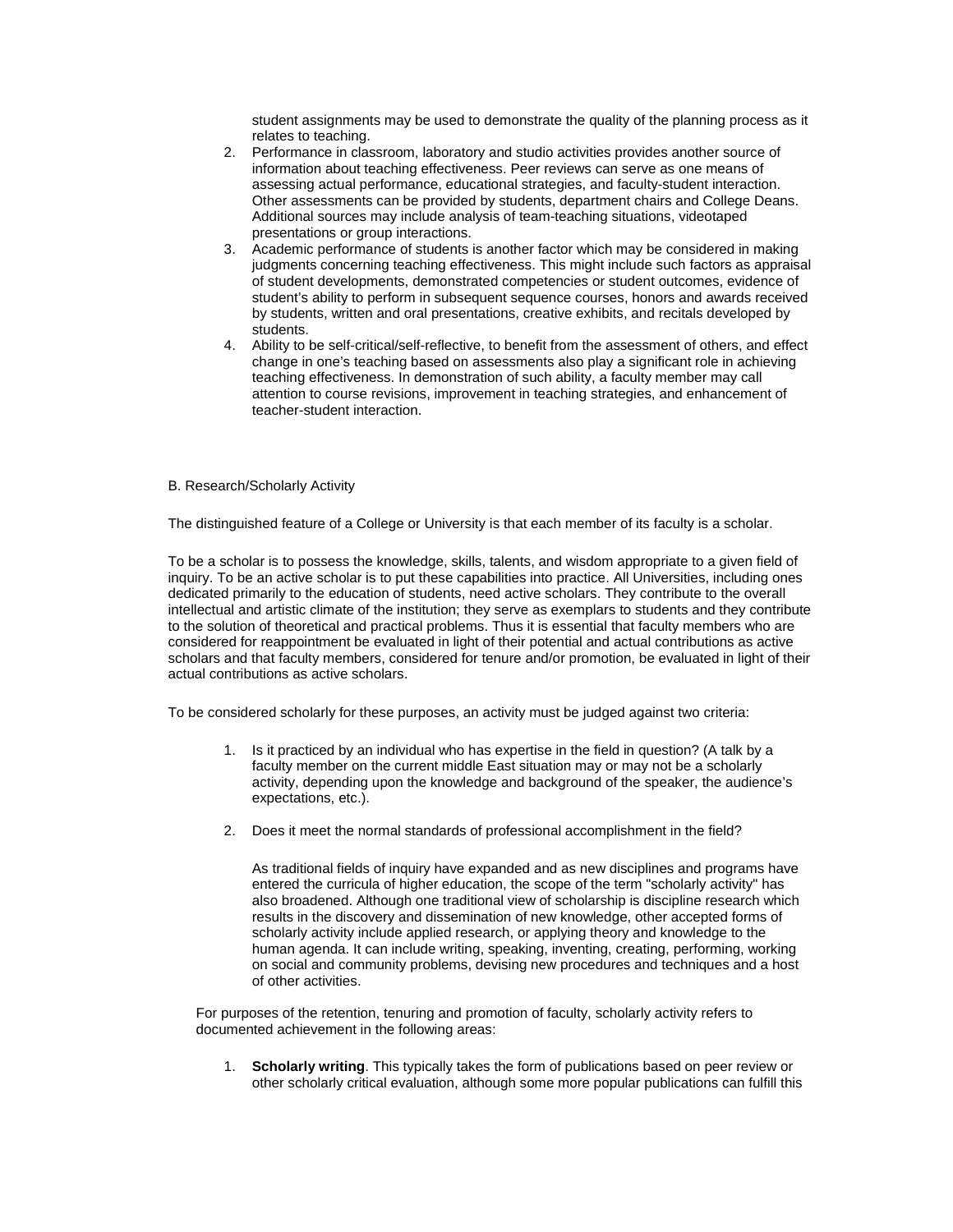standard. In the case of not-yet-published work, evaluation by qualified independent reviewers is necessary.

- 2. **Scholarly talks**. Normally these take the form of presentations at scholarly meetings, but can also include public lectures if they meet the two criteria mentioned above.
- 3. **Creative work**. The creation and interpretation of works of art in painting, sculpture, music, dance, theatre, film, video, radio, or other art forms, and inventions are typical examples of creative work. Where available, reviews serve as measures of the quality of the creative work. Another measure is the level of selectivity for an exhibit or performance in a certain venue, analogous to the refereeing of scholarly papers.
- 4. **Applied Scholarship**. Application of scholarly expertise to community and social problems.
- 5. **Pedagogical materials and techniques**. The development and refinement of courses is not, per se, a scholarly activity. However, if the development results in a new approach to a traditional field or helps significantly to give shape to an emerging field, then the activity involved could be considered scholarly. If the activity leads to such results (e.g. the writing of a widely used teaching manual or anthology of readings) then it would clearly be a scholarly activity.

Surrounding these central forms of scholarly activity are others that can be relevant to decisions concerning retention, tenure and promotion.

- 1. **Playing an active role in a disciplinary or professional association**. Such activities can help to facilitate the central scholarly activities of others and thus may be considered scholarly in a derivative sense.
- 2. **Obtaining grants, fellowships and awards**. These are not so much scholarly activities as they are evidence that one's scholarly activities or scholarly potential has been recognized by others. Of course, a fellowship designed to help one begin to renew one's scholarly activities would typically be less significant than a fellowship awarded on the basis of a concrete project.
- C. Service

All members of William Paterson University are encouraged to contribute to the University and/or regional community through service. Simply put, all constituencies are expected to assume the responsibilities of good citizenship.

In some instances, such service might result from a vocational interest, talents or as a consequence of life roles other than that of the University faculty member or expert in a particular discipline. The University certainly encourages and often applauds such participation. However, service which is meaningful to the retention/tenure/promotion process(es) is that which is a direct extension of one's professional abilities or area of discipline specialization.

Within this framework service activities might be delineated in a variety of ways. In all instances, though, the focus must be on the academic life of the institution, the vitality of the professional association, and the well being of the regional/local community. More specifically, excellence in service should contribute significantly to the quality of teaching and scholarly activity. Service on University committees or task forces which have a role in preparing proposed academic policies, recommending guidelines for implementation of academic information systems, shaping and reviewing curriculum developments meaningfully informs faculty teaching. Actively participating in professional societies, consulting, providing expert advice or assistance in areas of professional competence to civic groups meaningfully informs faculty scholarship.

Common examples of these various types of service include:

1. Service on University Committees or Task Forces, represented by departmental committees, College-wide committees/task forces such as those for convocation, graduation, All-University retention, or accreditation committees, the mentor/mentee program, or a study abroad student selection panel.